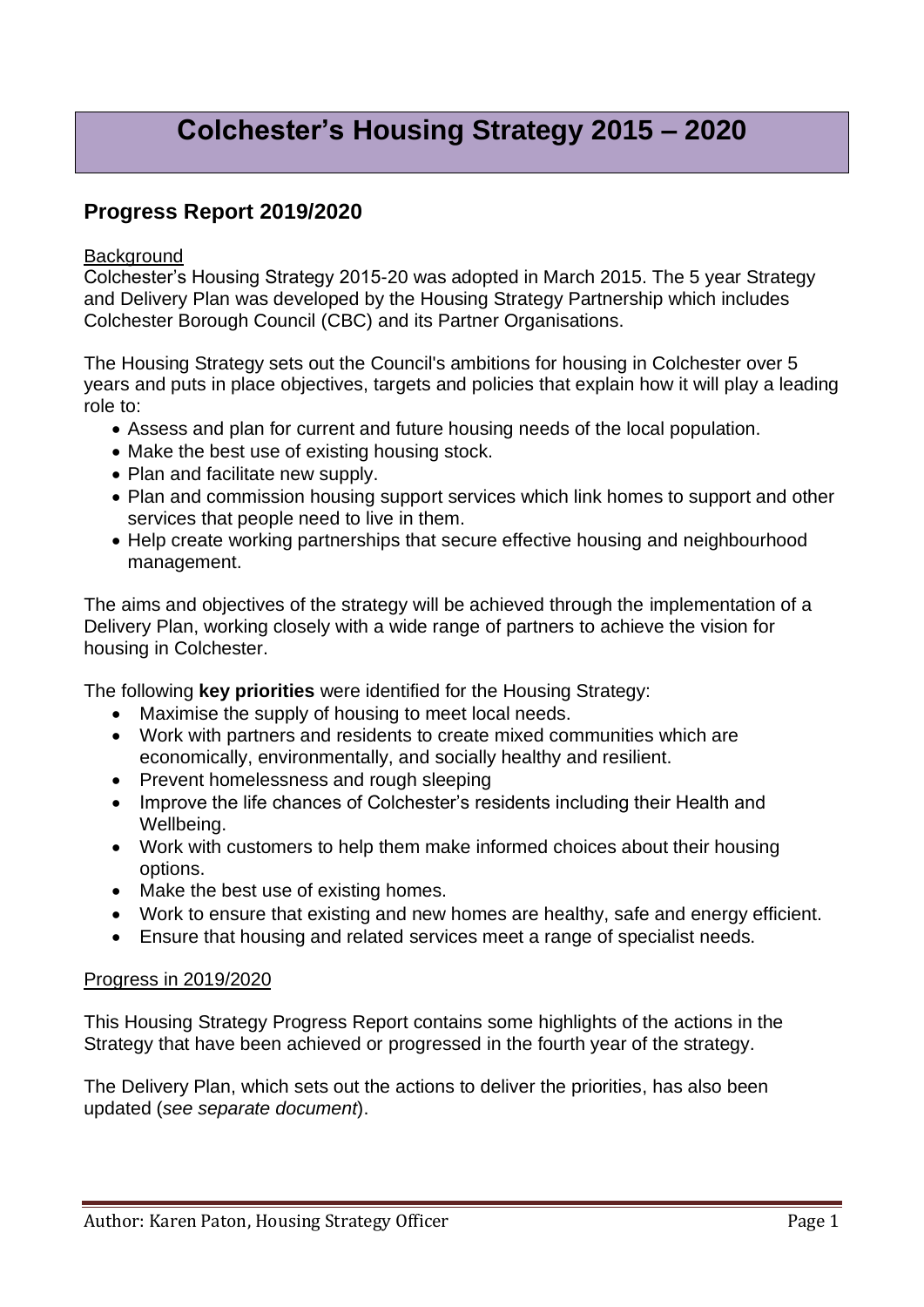## **Priority 1: Maximise the supply of housing to meet local needs**

## **Priority 1 Action:** *Maximise the supply of affordable housing on new developments.*

#### **Progress:**

- Affordable housing was secured on all qualifying sites.
- 202 newbuild affordable homes were completed in 2019/20, In addition 35 homes were acquired by the Council. Therefore, the total affordable homes delivered in 19/20 was 237.

## **Priority 1 Action:** *Ensure that Neighborhood Plans which are making housing site allocations are delivered in a timely manner consistent with National and Local Policy*

#### **Progress:**

- Three Neighbourhood Plans were adopted in 2019: Wivenhoe (May), West Bergholt (October) and Eight Ash Green (December).
- The plans have provided a mix of housing types and tenures and contribute to meeting local housing need as well as affordable housing.

## **Priority 1 Action:** *Maximise the use of the Council's land and assets to deliver new housing.*

#### **Progress:**

- Colchester Amphora Homes Limited (CAHL) purchased their first site from Colchester Borough Council and obtained permission to commence construction in Summer/Autumn 2020.
- The Colchester Borough Council owned site at Military Road is now 100% affordable housing and along with 3 other garage sites gained planning permission. Construction is due to begin on all 4 sites in Autumn 2020.

#### **Priority 1 Action:** *Increase the role of the private rented sector in meeting housing need.*

#### **Progress:**

- The Private Sector Housing team continue to inspect properties secured by CBH for the Homestep and Private Sector Leasing Schemes to ensure minimum standards are met.
- There were113 requests for property inspections from CBH in 2019/20.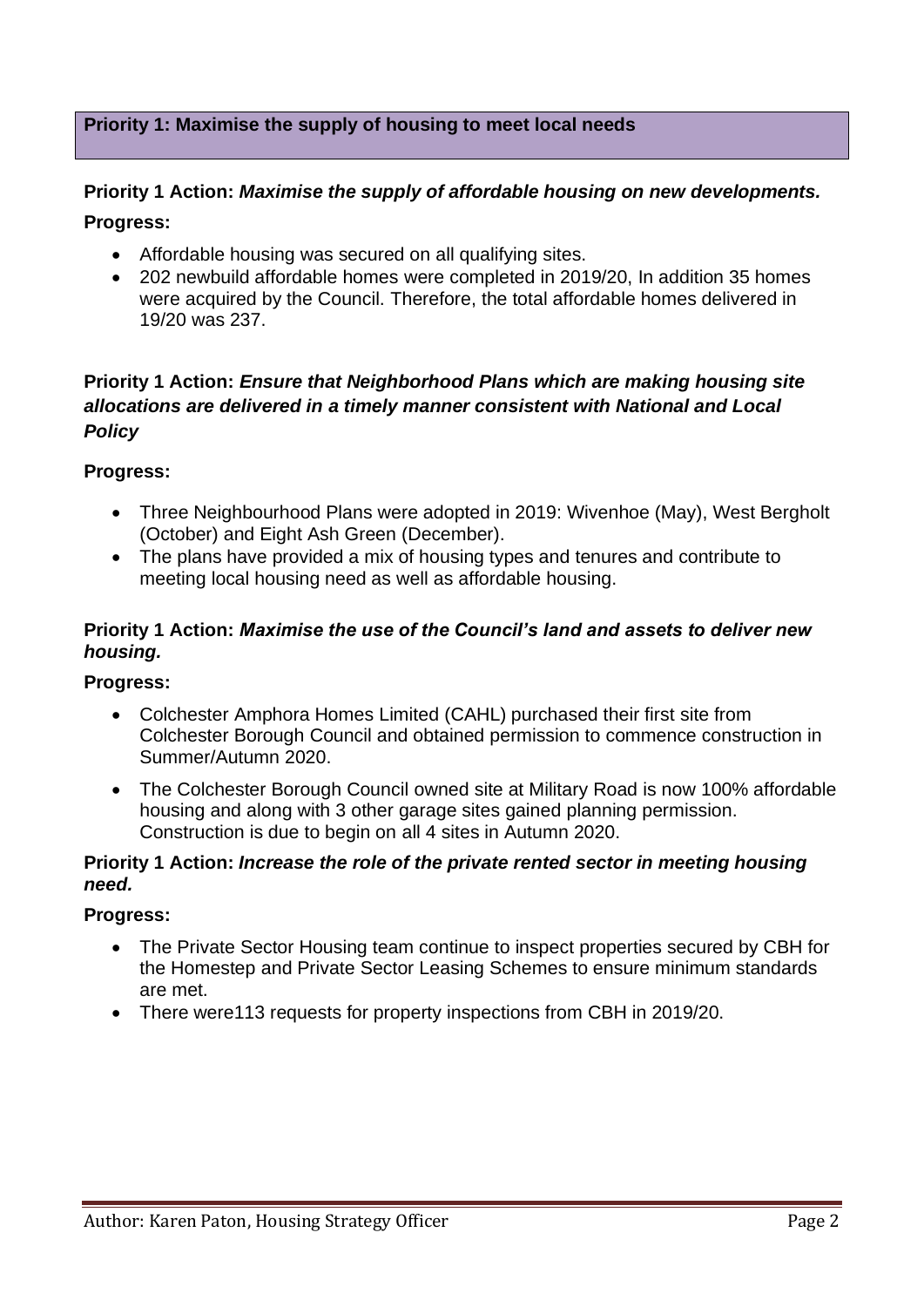**Priority 2: Work with partners and residents to create mixed communities which are economically, environmentally and socially healthy and resilient**

## **Priority 2 Action:** *Deliver quality neighbourhoods with adequate infrastructure*

#### **Progress:**

During 2019/2020, CBC received s106 contributions of £864,053.32 for projects which included: -

- Public Open Space £369,119.78 received for projects including Stanway Country Park, improvements to access the open space and recreational facilities in the Colchester borough
- Community Facilities- £60,546.21 towards improvements to the hall on Western Approach Road, Stanway
- Leisure Maintenance -£149,695.33
- Recreational disturbance Avoidance and Mitigation Strategy (The Essex coast RAMS - aims to deliver the mitigation necessary to avoid significant adverse effects from impacts of residential development that is anticipated across Essex) - £35,076.66
- Highways Transportation £116,158.07 for projects including the provision of a foot/cycle bridge across the river Colne, creating, improving, or maintaining cycle routes in Layer Road and Boudicea Way and Travel Plan Club Membership
- Health £133,457.27 towards the provision and improvements of health facilities

#### **Priority 2 Action:** *Improve the external environment on the Council's housing estates*

#### **Progress:**

During 2019-20 CBH has:

- developed a local tenant panel for Greenstead Estate, the group make recommendations and decisions on estate improvement requests and monitor performance
- carried out 8 estate tours with tenants and Councillors to identify estate improvements
- developed an Estate management standard and strategy
- celebrated CBC tenants who take pride in their gardens and communal spaces with an award ceremony at Beth Chatto Gardens

#### **Priority 2 Action:** *Reduce and tackle anti-social behaviour in partnership with other agencies*

#### **Progress:**

• The Town Centre multi agency partnership team continue to meet regularly to agree approach with support and enforcement in place to resolve crime and ASB issues arising in the town centre. The overarching Town Centre Action Plan is in place to deliver a multi-agency approach to tackling ASB.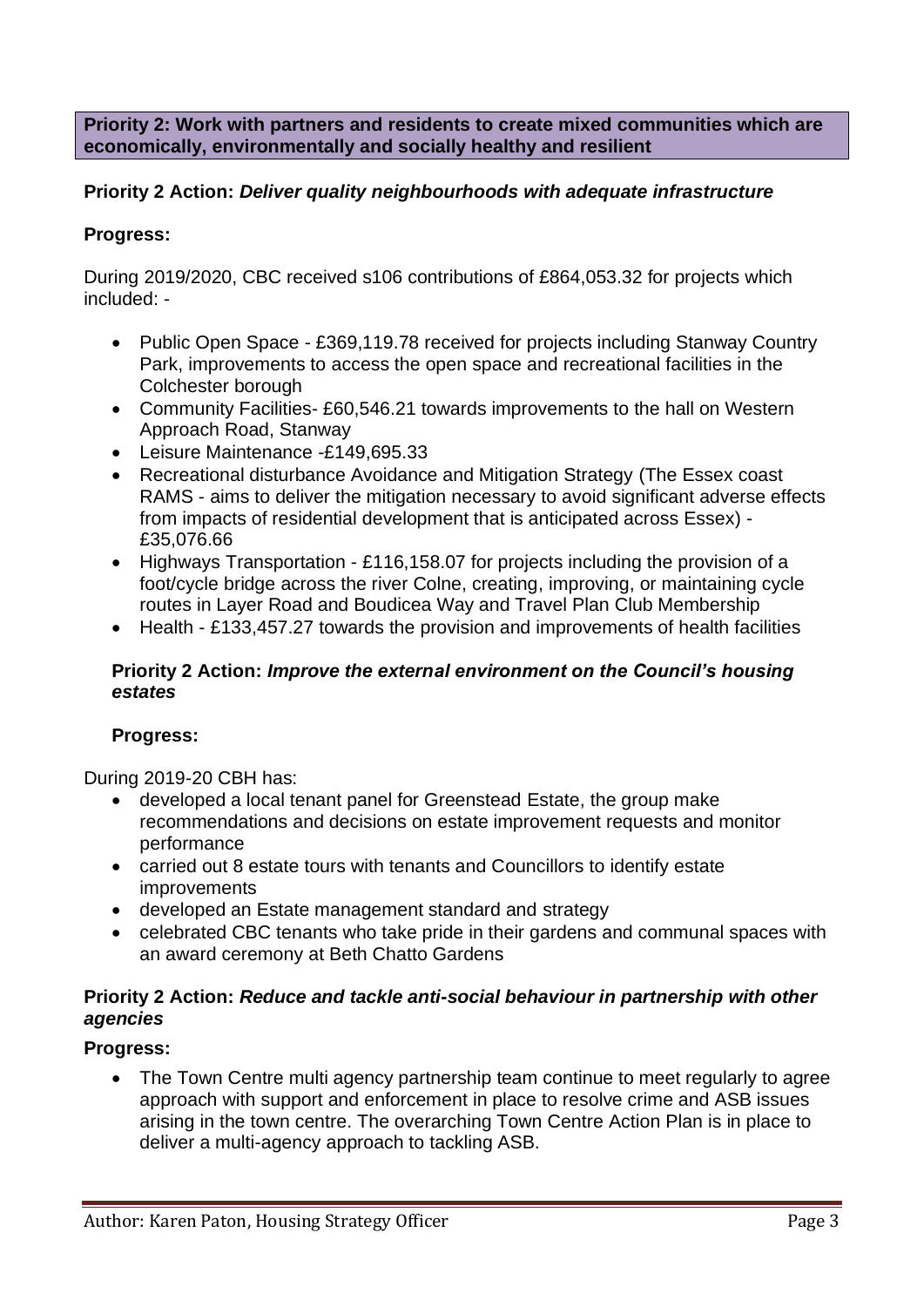- CBC funded 4 PCSO's for a period of 2 years (from January 2019) to tackle incidents of crime and ASB. 3 PCSP's dedicated within the Town Centre PSPO area. 1 PCSO dedicated to covering rural community hotspots
- A Multi-Agency Coordination Panel has been initiated (in partnership with Police) to address / tackle issues of serious, violent crime and ASB, especially those incidents relating to gang activity, drugs and hate crime.
- CBC and CBH Community Safety Teams lead and deliver the Anti-Social Behaviour Case Review process – a multi-agency response to multiple incidents of ASB

#### **Priority 3: Prevent homelessness and rough sleeping**

#### **Priority 3 Action:** *The actions set out in the Homelessness Strategy Delivery plan monitored and updated annually.*

#### **Progress:**

Colchester's new Homelessness and Rough Sleeping Strategy and Delivery Plan was developed in partnership with organisations that work with people that are homeless in the borough. The new Strategy and Delivery Plan was agreed by Cabinet in November 2019.

The Housing and Homelessness Strategy Evidence base was also updated and all documents are available on the CBC website.

#### **Priority 3 Action** *Ensure we are best placed to respond to the new duties placed on local authorities due to the implementation of the Homelessness Reduction Act 2017.*

#### **Progress:**

The Homeless Reduction Act has been fully implemented and the Housing Options service reconfigured to meet the requirements.

During the year 2019-20:

- 1493 households approached the Housing Solutions Team as homeless or threatened with homelessness
- 791 Personal Housing Plans were completed. These plans set out actions that the household or individual will take and actions that the Council and other organisations will take to prevent and relieve homelessness.
- 230 households were accepted as homeless and in priority need with the Council accepting a duty to provide permanent accommodation.
- Action was taken to prevent homelessness for another 285 households.

**Priority 4: Work in partnership to improve the life chances of Colchester's residents, including their health and wellbeing.**

**Priority 4 Action:** *Improve health & wellbeing of Colchester residents through greater integration of housing, health and social care services.*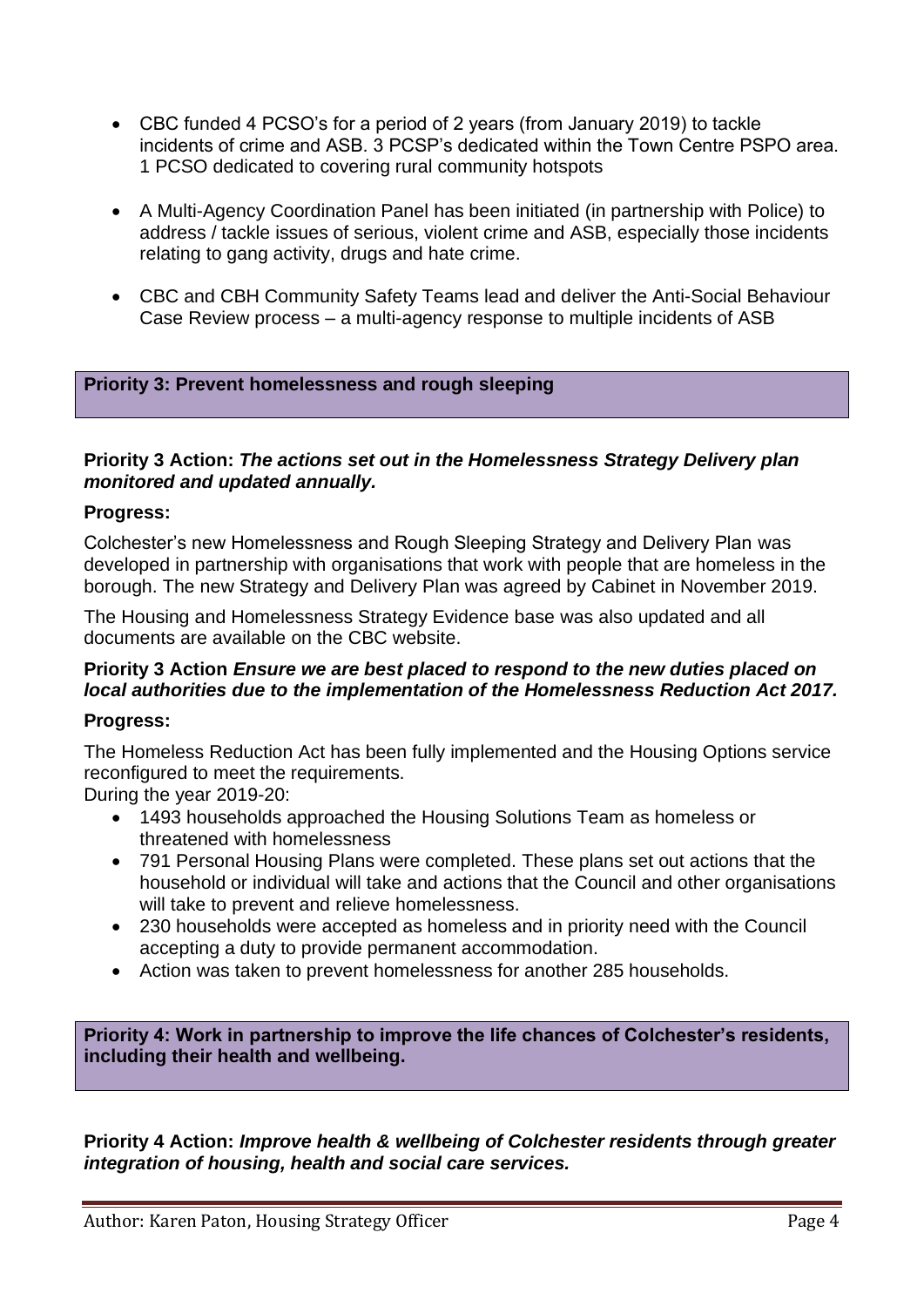## **Progress:**

- Following the success of the CBH Mental Health Project, funding was secured from the North East Essex Clinical Commissioning Group in partnership with Essex Partnership University Trust (EPUT), CBC and Tendring District Council to add additional resources to expand the provision to cover North East Essex, for all tenure types.
- The Health and Housing Partnership commenced in February 2020 with 2 years funding, now consisting of 4 mental health professionals on secondment.

## **Priority 4 Action:** *Undertake targeted activity to support the most vulnerable members of the community who live in the poorest quality housing*

## **Progress:**

- 167 dwellings have been improved by the Private Sector Housing team through the removal of 406 serious Category 1 and Category 2 housing hazards through a combination of informal and formal enforcement action.
- **5** dwellings have been improved by the Healthy Homes team through the removal of serious housing hazards through discretionary loans to home owners.
- A Senior Occupational Therapist has been seconded to the Healthy Homes Team from ECC to support greater integration between CBC and ECC and has proven to be very positive in terms of partnership working and improving speed of discharge.

## **Priority 4 Action***: Reduce fuel poverty in the borough.*

**Progress:** Several actions were progressed in 2019/2020 including:

- Working with ECC and other districts/boroughs, around supporting the UK Power Networks recently launched Heat Decarbonisation Strategy to support communities that are heavily dependent on oil, to use greener fuels.
- Ongoing promotion by ECO Flex providers to improve the energy efficiency of properties across the borough has led to 45 properties being improved through cavity wall insulation, heating, and loft insulation. Awareness of this scheme continues to grow.
- 83 homes in the private rented sector had Category 1 and 2 hazards of Excess Cold removed through a combination of informal and formal enforcement action.
- 5 owner occupied homes had Category 1 and Category 2 hazards of Excess Cold removed through the provision of discretionary housing assistance

## **Priority 4 Action:** *Lower the rates of unemployment in the Borough by supporting and encouraging residents to take up work.*

Due to the value added to the local community network, CBC extended the Community Support Employment Officer (CSEO) role throughout 2019-2020. The CSEO continues to deliver employment, volunteering and wellbeing outcomes to those furthest from the employment market with over 400 customer engagements. Key elements of the role include: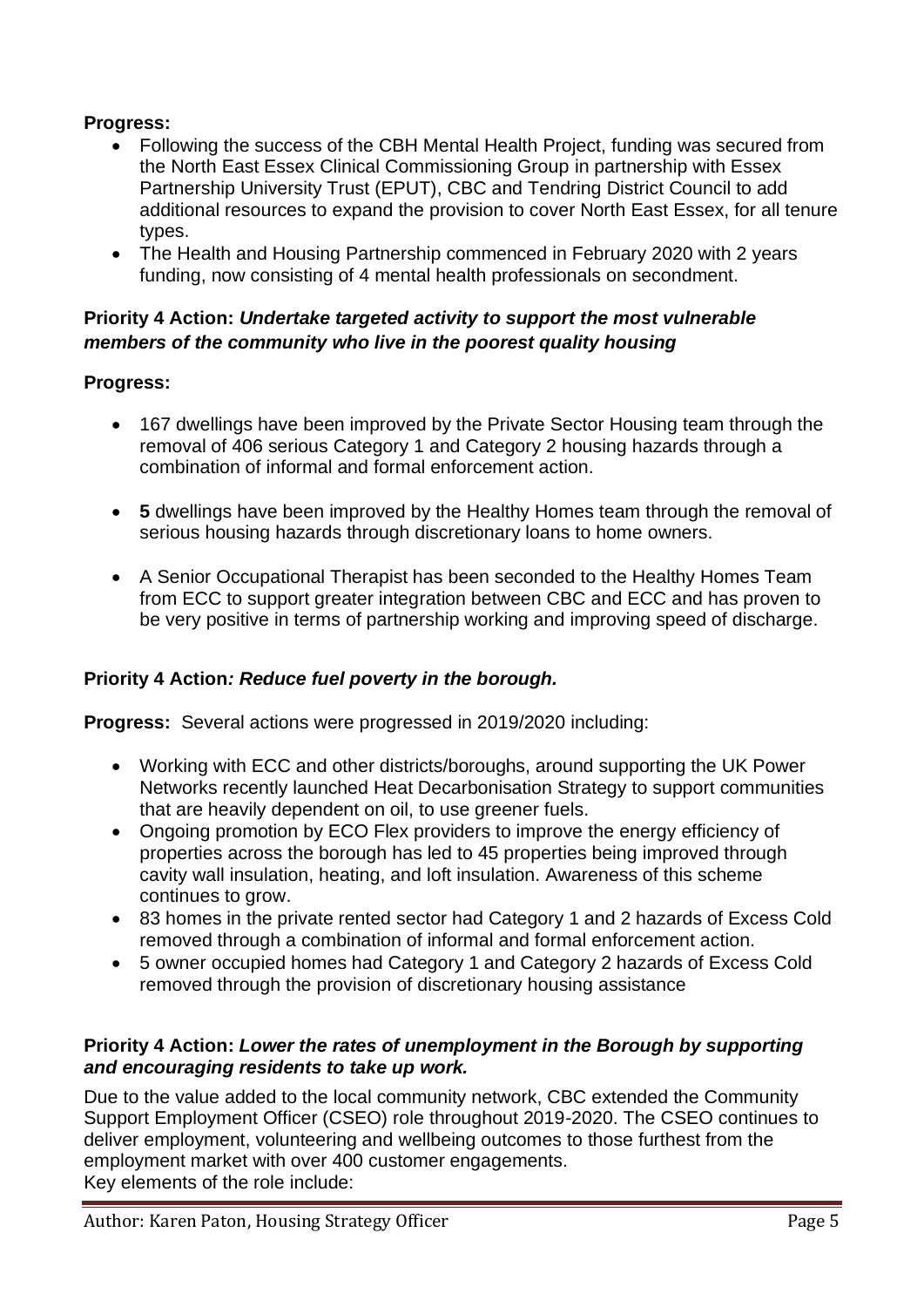- Tenancy sustainment: engagements with the CSEO regularly lead to successful applications for DHP payments which prevent homelessness, and access to Welfare Benefit Specialists in the Customer Support Team for those who are unwell or disabled provides additional financial support.
- Financial inclusion: the CSEO supports customers transitioning from Welfare benefits into employment by completing benefit and budgeting calculations, and supports them to access bank accounts.
- Partnership with the DWP: enables the CSEO to resolve Universal Credit enquiries to ensure prompt resolution, and together with the Job Centre Plus work coaches enables long term joined up support for the most vulnerable customers in the borough.

## **Priority 5: Work with customers to help them make informed choices about their housing options**

## **Priority 5 Action:** *Support residents affected by Welfare Reform*

## **Progress:**

- The Customer Support Team continues to provide professional support to vulnerable residents by assisting them to access online services, support with complex enquiries and providing specialist benefit advice.
- Two Welfare Benefits Specialists have joined the team, providing dedicated one to one support to residents across the wider Welfare Benefits system from application through to tribunal.
- Discretionary Housing Payments (DHP) were used to support residents who are affected by Welfare Reforms and financial hardship, to remove the risk of homelessness. The DHP fund of £374,348 which includes £50,000 from CBC, was fully spent in 2019/20 across 681 households.
- Exceptional Hardship Payments of £15,668 have been allocated to support customers in receipt of Local Council Tax Support, to alleviate financial pressure in managing their Council Tax accounts. In total 109 households were supported.
- The Community Support Employment Officer (CSEO) continues to work closely with the DWP to resolve complex UC enquiries to ensure that the correct housing element is paid promptly to claimants.

## **Priority 5 Action:** *Increase housing options in the private rented sector encouraging, supporting, and incentivising private landlords*

## **Progress:**

- The Home Step scheme continues to work well with added incentives including insurances, and bonds provided where guarantors are needed. In 2019-20 there were 120 new tenancies completed.
- Two Landlords' Forums were held in March and October 2019 in partnership with the National Landlords Association. The Forum provides landlords with up to date and relevant information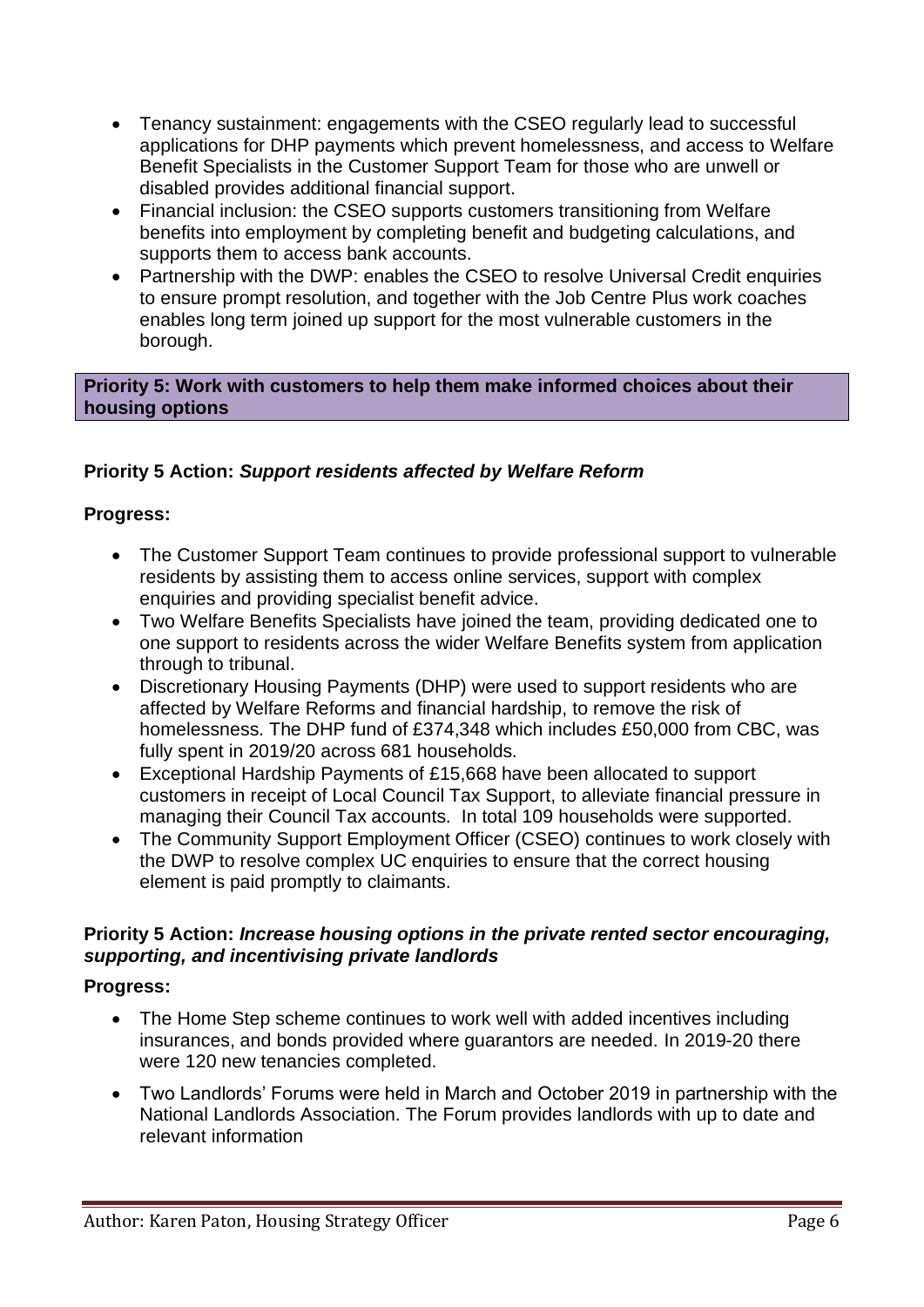## **Priority 6: Make the best use of existing homes**

## **Priority 6 Action:** *Maximise the use of council homes and reduce under-occupation*

## **Progress:**

During 2019-20:

- 31 households moved to smaller accommodation, with the support of the Tenant Incentive Scheme. This released 10 x 2 bed, 20 x 3 bed, and 1 x 4 bed homes for households in housing need.
- 77 Mutual exchanges were completed.
- 5-year investment programme for Sheltered Housing is in place and the first years' work completed.

At year end:

- 95% of Colchester Borough Council's sheltered housing was occupied. Most of the homes that were vacant were at Elfreda House where tenants have been moved out in preparation for the demolition and rebuilding project.
- there were 32 vacancies (22 were at Elfreda House and 2 were at the Cannons extra care)
- turnover of sheltered housing was 7% of the stock.

## **Priority Action***: Help people whose independence may be at risk to remain in or return to their home in both the private and public sector properties.*

**Progress:** Several actions have been completed which contribute to meeting this priority including:

- The amount of money available for adaptations to CBC homes for 2019-20 was £600,000 and was spent as follows: £53.4k on minor adaptations such as grab rails, access aids and ramps. £461k on planned adaptations such as level access showers, stairlifts etc. £93k on two major adaptation projects (property extensions).
- 74 Disabled Facilities Grants for private sector homes processed in 2019/20 to enable people with disabilities to remain living independently in their own homes for longer.
- A Senior Occupational Therapist has been seconded to the Healthy Homes Team from ECC and in the first 12 months received 240 referrals. All received support including 63 cases for home adaptations to support their hospital discharge plan.
- In February 2020, the Portfolio Holder agreed for 'Discretionary Fast Track' applications to exclude a financial means test. This has benefitted 4 high need cases who were unlikely to proceed otherwise.
- A further year secondment has been approved for the Senior Occupational Therapist following this success of the first year.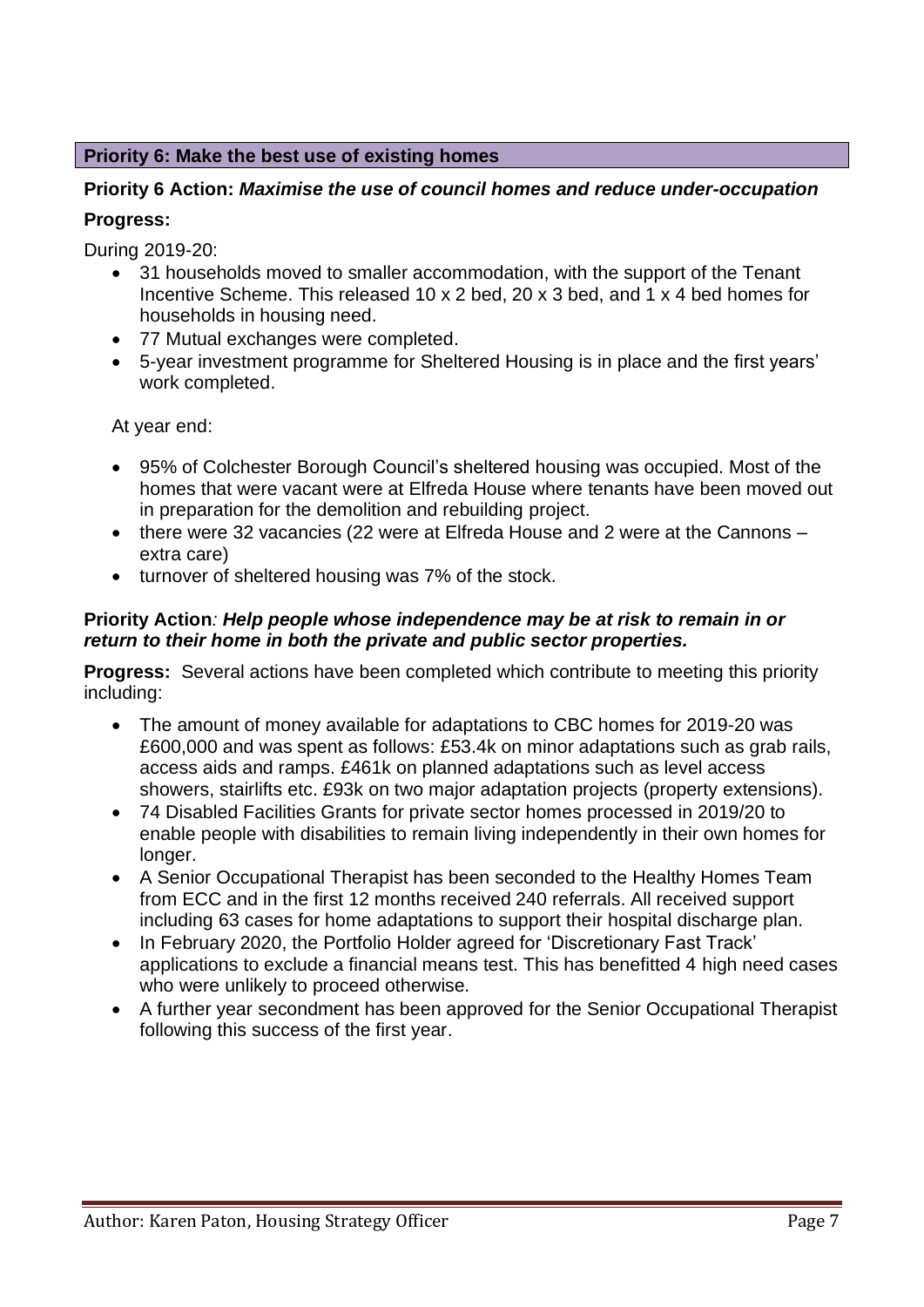#### **Priority 7: Work to ensure that existing and new homes are healthy, safe and energy efficient**

#### **Priority 7 Action***: Encourage private landlords & managing agents to provide good quality and well managed properties*

#### **Progress:**

A full review/re-write of the Private Sector Housing Enforcement Policy was completed including the introduction of Civil Penalty Notices issued by the Private Sector Housing (PSH) Team of up to £30K for certain Housing Act offences. The Policy was approved by the Portfolio Holder and published on the website.

During 2019-2020 The PSH Team:

- issued 2 Notices of Intent to issue Civil Penalties.
- completed nearly 500 property inspections/ visits/ assessments of properties in the private sector.
- Removed 406 serious housing hazards from 167 homes in the private sector through a combination of informal and formal enforcement action.
- served 4 Housing Act Improvement Notices against non-compliant landlords to ensure serious housing hazards were removed.
- served 2 Housing Act Prohibition Orders relating to two properties that had such serious housing hazards they were too unsafe to be lived in.
- took Emergency Remedial Action to undertake works to remove serious and imminent Category 1 hazards from a rented property.
- served 5 other notices requiring works under other legal powers.
- referred 6 offences for prosecution proceedings to Legal Services.
- 7 Prosecution cases were heard and sentenced

## **Priority 7 Action:** *Improve the energy efficiency of the Council's housing stock*

#### **Progress**:

- Average SAP rating increased slightly to just under 74, even though the calculation method was modified by the Government. Energy efficiency works in 2019/20 included loft and cavity wall insulation, Air Source Heat Pump installations and works within capital programmes, such as water saving measures and LED lighting.
- No new PV installations but current portfolio performed better than expected with a revenue return to the Council of over £100k and individual savings for Tenants. Information is given to all new tenants at sign-up on how to maximise the free generated electricity.